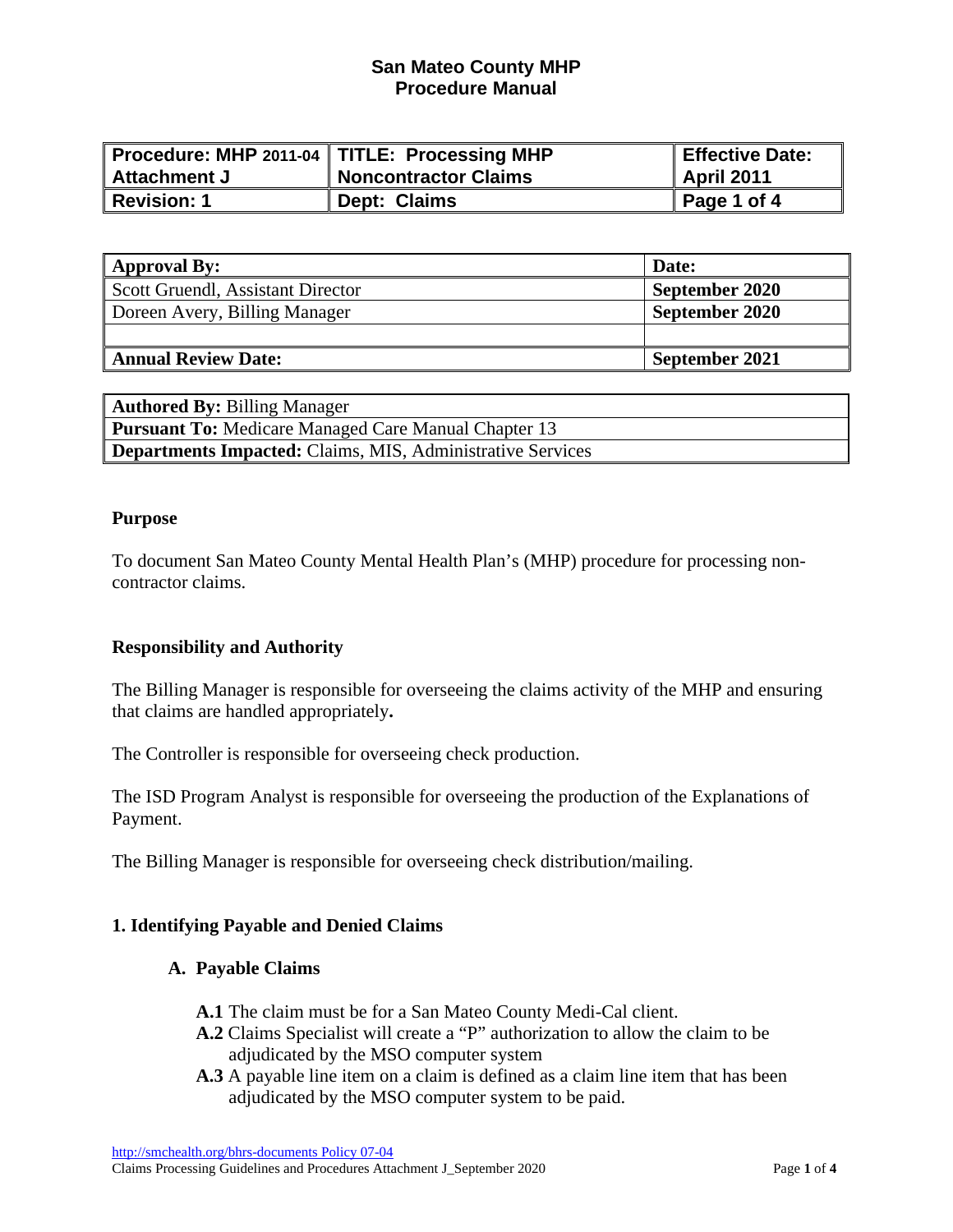|                | Procedure: MHP 2011-04   TITLE: Processing MHP | Effective Date:         |
|----------------|------------------------------------------------|-------------------------|
| ∥ Attachment J | <b>Noncontractor Claims</b>                    | April 2011              |
| Revision: 1    | Dept: Claims                                   | $\parallel$ Page 2 of 4 |

**A.1.1** A clean claim is a payable claim that does not require development with any external parties for the claim to be processed and paid by MHP. All necessary information is provided with the original claim, and all elements provided on the claim are appropriate for the member, date of service, and cpt code or benefit provided.

### **B. Denied Claims**

- **B.1** Claims received from non-contractor providers that do not meet the following criteria are manually denied:
	- Recipient does not have San Mateo County Medi-Cal
	- Client has additional third party coverage but the Non-contract provider did not submit evidence of third party payment or denial
	- Claim was submitted with a non-mental health diagnosis
	- Claim was provided by an MFT or LCSW
	- W-9 is missing (required for new providers)

**B.2** See Addendum I – Denial Notification

### **2. Claims Payment Timeframes**

- **2.1** GOAL: MHP pays at least 95 percent of all clean claims within 30 calendar days from the date of receipt.
- **2.2** Any clean non-contract payable claim that is paid beyond 30 calendar days is paid with interest in accordance with MHP.03-04: Paying Interest on Clean Non-contract Claims.
- **2.3** GOAL: Non-clean but payable claims are paid within 60 calendar days of receipt by MHP.

# **3. Claims Payment and Notification**

 **3.1** The MHP provides notice of its approval/payment decisions to provider every other week via an Explanation of Payment, along with payment.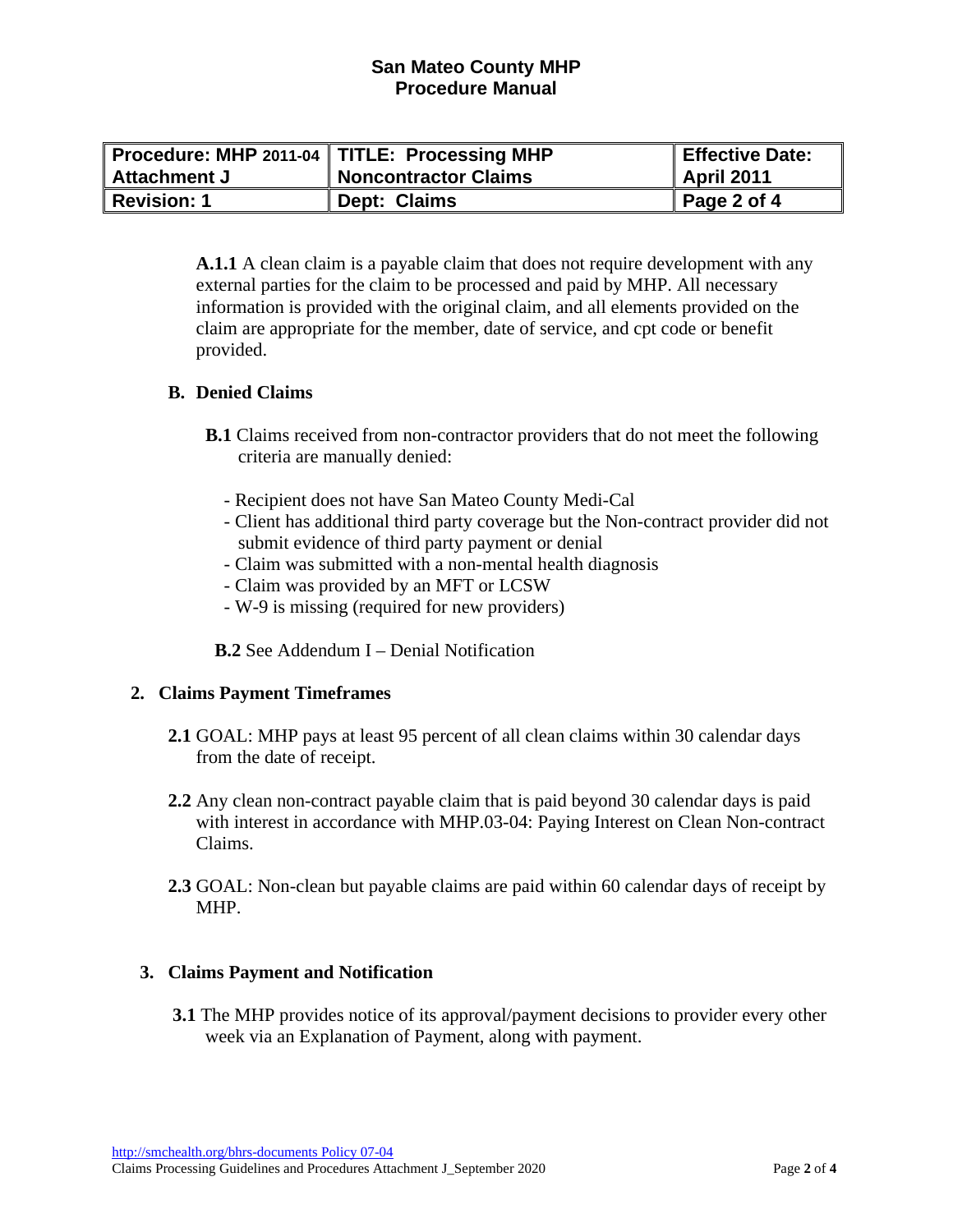|                | Procedure: MHP 2011-04   TITLE: Processing MHP | Effective Date:     |
|----------------|------------------------------------------------|---------------------|
| ∥ Attachment J | <b>Noncontractor Claims</b>                    | <b>April 2011</b>   |
| Revision: 1    | Dept: Claims                                   | $\vert$ Page 3 of 4 |

## **ADDENDUM I**

Dear Provider:

The Mental Health Plan is unable to process the attached claim(s) for payment for the following reason(s):

\_\_\_\_ No authorization for services provided.

\_\_\_\_ This claim was redirected to Health Plan of San Mateo at 801 Gateway Blvd, Suite 100, South San Francisco, CA 94080.

\_\_\_\_ No record of inpatient stay, please check with your providing facility.

Not clear if services were provided by a Mental Health Professional. Please select one of the following: \_\_\_\_\_Psychiatrist \_\_\_\_\_Psychologist \_\_\_\_\_LCSW/MFT

\_\_\_\_ Other (Specify.)

No W-9 on file. Please complete attached form and return.

\_\_\_\_ CPT/HCPC code is a non-reimbursable service.

\_\_\_\_ Client was not Medi-Cal eligible at the time of service.

\_\_\_\_ Client is not a San Mateo County Medi-Cal recipient at the time of service.

This non Mental Health service is not covered in the Mental Health Plan's contract with your facility.

This service is not included in the Mental Health Plan's benefits package.

Due to reason for Medicare denial, we are unable to process your claim for reimbursement. Please resubmit to Medicare with requested information.